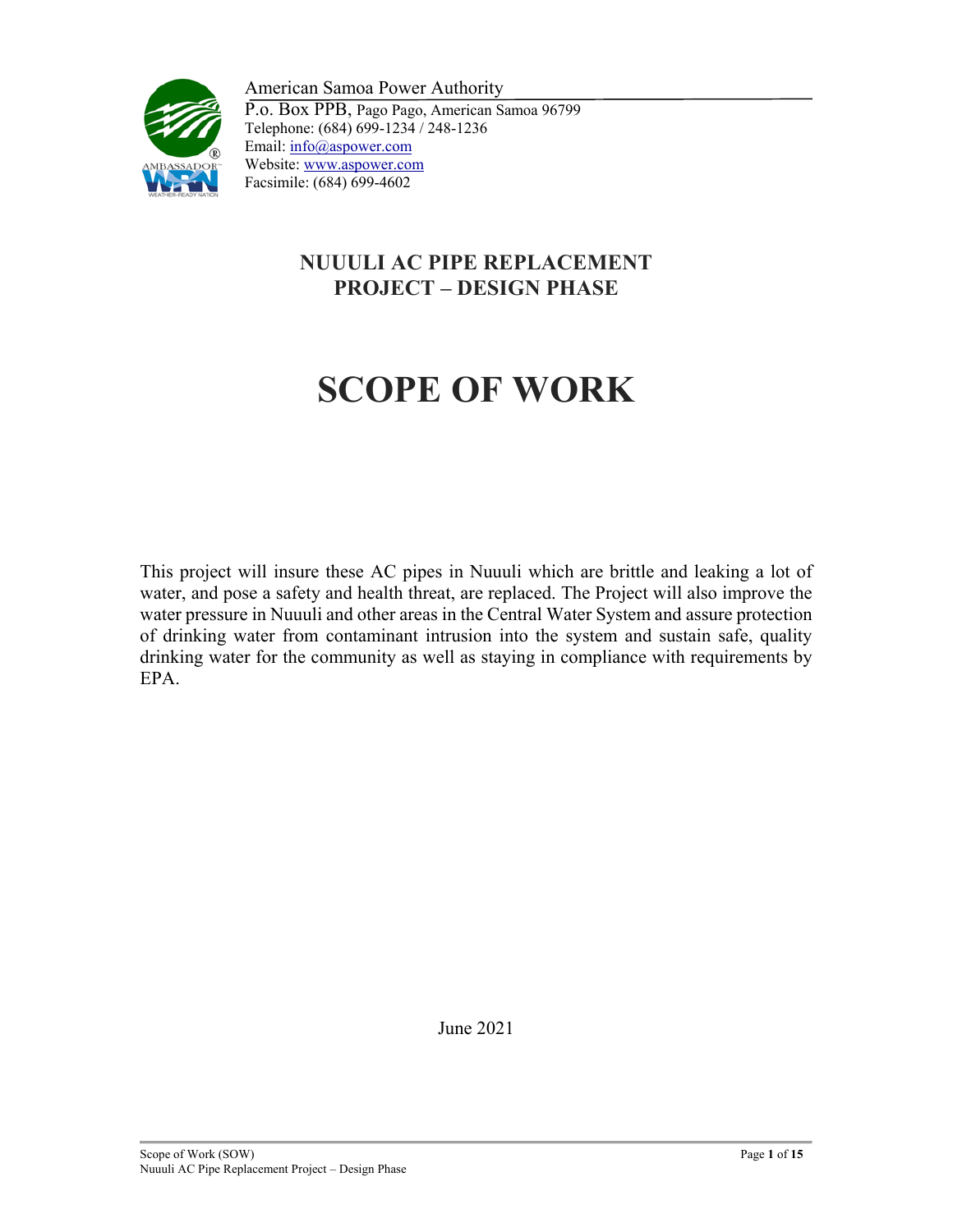## **TABLE OF CONTENT**

| Section 1: General                                      | 3              |
|---------------------------------------------------------|----------------|
| Section 2: Project Location                             | $\overline{4}$ |
| Section 3: Inspection of Work Site                      | $\overline{4}$ |
| Section 4: Mobilization and Demobilization.             | 5              |
| Section 5: Temporary Facilities and Controls            | 5              |
| Section 6: Survey                                       | 6              |
| Section 7: Hydraulic Analysis and System of Operation   | 7              |
| Section 8: Design, Plans & Specs and other requirements | 12             |
| Section 9: Project Management Support                   | 14             |
| Section 10: Permits                                     | 15             |
| Section 11: DELIVERABLES                                | 15             |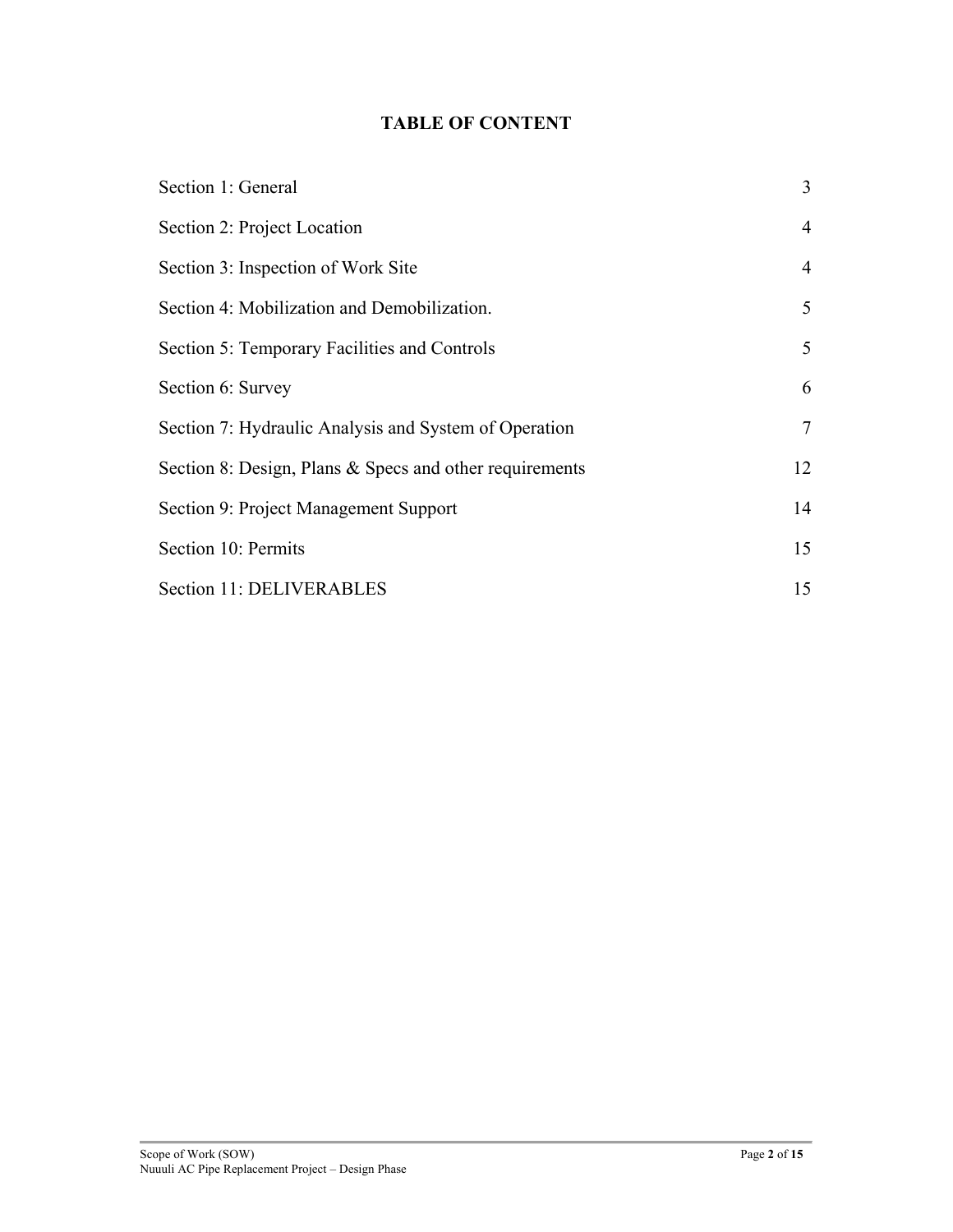#### **Section 1: General**

- 1. The American Samoa Power Authority issues this Request for Proposal for A/E services from a professional consultant with experience in designing Water Distribution systems. The design shall include all components and related appurtenances to allow the new mainlines to be functional and operable according to ASPA maintenance and operation capabilities and requirements. Appurtenances shall include but will not necessarily be limited to gate valves, ARVs, blow-off valves, PRVs, fire hydrants, flow meters and flow control valves. The design shall be in accordance with Ten States Standards, Wastewater Pollution Control Federation, USEPA, or other comparable standards.
- 2. The selected A&E firm will be doing detailed topographic survey, raster imaging, civil 3d database and GIS shapefiles for existing utility lines, fittings, appurtenances, structures and other features that will affect the generation of hydraulic model and construction design, that was missed by the ASPA Survey.
- 3. The selected A&E firm will develop detailed designs, specifications, drawings, cost estimate and the Scope of Work for the Owner for the purpose of Materials Request for Quotes, Construction Bidding and for USEPA approval.
- 4. The selected A&E firm will provide designs and work methods that ensures minimum disruption to the daily operation of the water system during the construction phase
- 5. The selected A&E firm will provide cost estimates for design, materials and construction, taking into account available funding for the project.
- 6. The selected  $A \& E$  firm shall secure all necessary permits (Local  $\& F$ ederal) required during bidding, construction and operation.
- 7. The selected A&E firm will provide services needed during the planning, executing, monitoring and controlling and closing of the construction phase.
- 8. The selected A&E firm shall conduct a series of meetings with ASPA during the scope definition phase of the project to fully understand the specific project elements and to define the basic requirements for each of the project scope elements.
- 9. Whether or not it is expressly stated, the A&E firm shall be responsible for the performance of any work that is either incidental to, or a prerequisite for, any of the tasks or services identified herein. Furthermore, the A&E firm shall be responsible for performing tasks and services that may not be specifically identified herein, but are clearly included in the intent of this SOW. Wherever in this SOW a task is described, without specifically stating who is responsible for performing said task, it shall be implicit that the responsibility for the completion of the work is that of the A&E engineer.
- 10. Offeror's due diligence shall include an understanding of what data and services ASPA will provide. For this design phase ASPA ESD, ROW, Archaeology and Survey Divisions will provide the following:
	- The Section 106 permit related documents
	- Archeological services to assist with obtaining Section 106 permit requirements
	- Right of Way (ROW) services to assist with obtaining engineers and surveyors access to project site and their services to obtain Land Use Permit (LUP)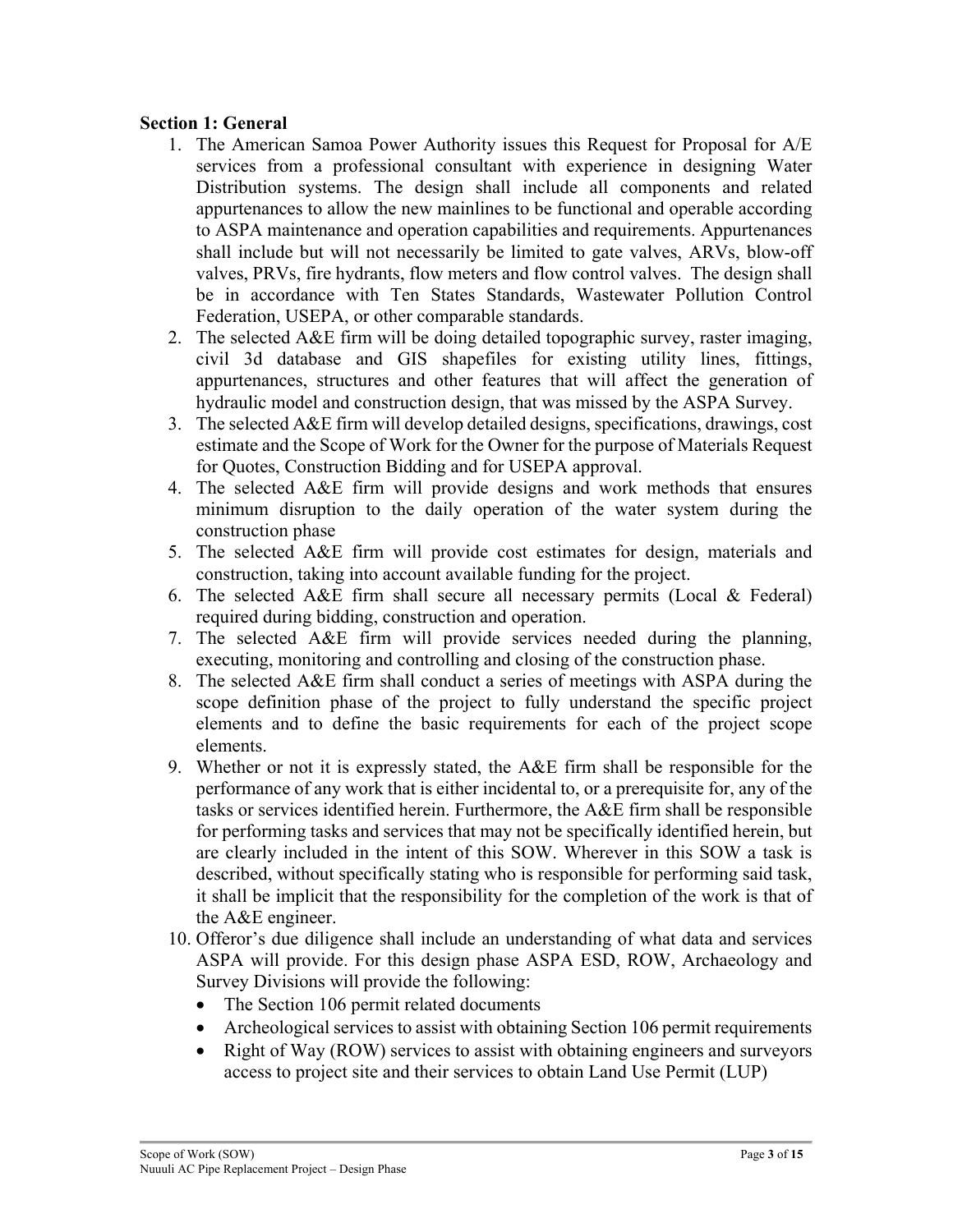- ROW services to advertise project to the public and to conduct a public hearing if desired by the village
- ESD will provide the LUP permit related documents
- Survey Division will provide the 90% complete land survey of project site
- Existing water system drawings as available
- Hydraulic analysis data as available
- ASPA Water System Requirements and Specifications as minimum
- Other available data and materials as requested by Design Contractor if available

## **Section 2: Project Location**

The project is located in the Nuuuli area along the main road between Manumalo Baptist School and the Coconut Point intersection as shown below.

Project Area Map: (pipe to replace is highlighted)



### **Section 3: Inspection of Work Site**

- 1. The selected A&E firm is expected to visit and thoroughly inspect the Project Site and become familiar with field conditions including accessibility and physical obstructions.
- 2. Familiarize itself with the survey, including the location of all existing buildings, utilities, conditions, street, equipment, components and other attributes having or likely to have an impact on the Project;
- 3. Bid submission indicates familiarity with, and acceptance of, field conditions.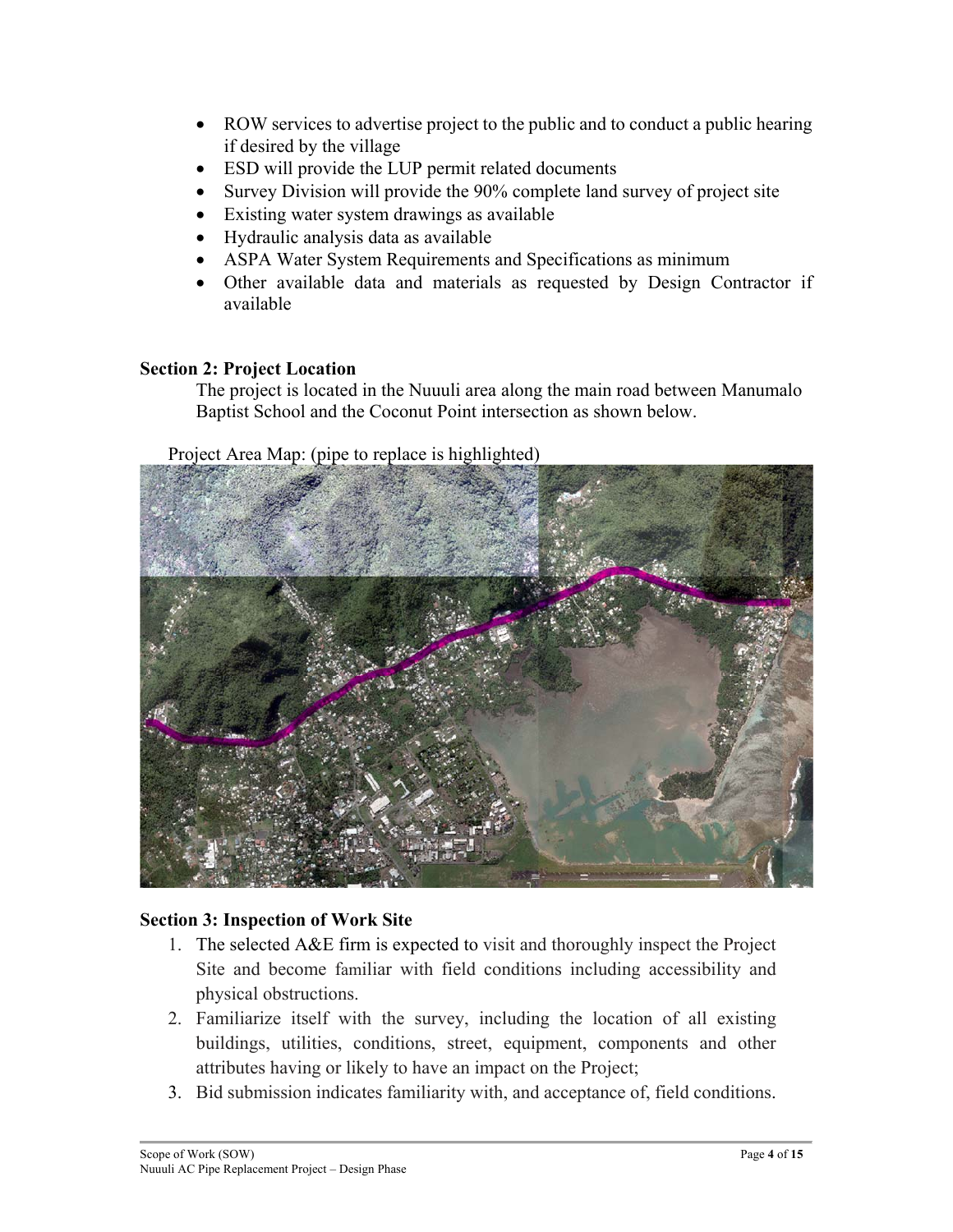No claim for additional compensation will be allowed which is based upon a misunderstanding or lack of knowledge, examination, inspection and/or testing of any of the above items by the Offeror.

#### **Section 4: Mobilization and Demobilization.**

The work consists of the mobilization and demobilization of the contractor's forces and equipment necessary for performing the work required under the contract. It does not include mobilization and demobilization for specific items of work for which payment is provided elsewhere in the contract.

Mobilization shall include all activities and associated costs for transportation of contractor's personnel, equipment, and operating supplies and expenses to the site; permits, premiums paid for performance and payment bonds including coinsurance and reinsurance agreements as applicable; and other items specified in the contract documents.

Demobilization shall include all activities and costs for transportation of personnel, equipment, and supplies not required or included in the contract from the site; including the disassembly, removal, and site cleanup of offices, buildings, and other facilities assembled on the site specifically for this contract.

Measurement for payment shall be made as a lump sum (LS). Payment will be made as the work proceeds, after presentation of paid invoices or documentation of direct costs by the contractor showing specific mobilization and demobilization costs and supporting evidence of the charges of suppliers, subcontractors, and others. When the total of such payments is less than the lump sum contract price, the balance remaining will be included in the final contract payment. Payment of the lump sum contract price for mobilization and demobilization will constitute full compensation for completion of the work. Payment will not be made under this item for the purchase costs of materials having a residual value, the purchase costs of materials to be incorporated in the project, or the purchase costs of operating supplies.

### **Section 5: Temporary Facilities and Controls**

The work shall consist of Temporary facilities and the necessary controls for the project including utilities, telephone, sanitary facilities, field office conducive to site meetings, storage sheds and building, safety requirements, first aid equipment, fire protection, security measures, protection of the Work and property, access roads and parking, environmental controls, disposal of trash, debris, and excavated material, pest and rodent control, water runoff and erosion control.

Measurement for payment shall be made as a lump sum (LS). Full compensation includes a lump sum cost for all equipment, labor, and materials. Payment will be made as the work proceeds, after presentation of paid invoices or documentation of direct costs by the contractor showing specific costs and supporting evidence of the charges of suppliers, subcontractors, and others. When the total of such payments is less than the lump sum contract price, the balance remaining will be included in the final contract payment. Payment of the lump sum contract price will constitute full compensation for completion of the work

Measurement for payment shall be made as a lump sum (LS). Full compensation includes a lump sum cost for all equipment, labor, and materials. Payment will be made as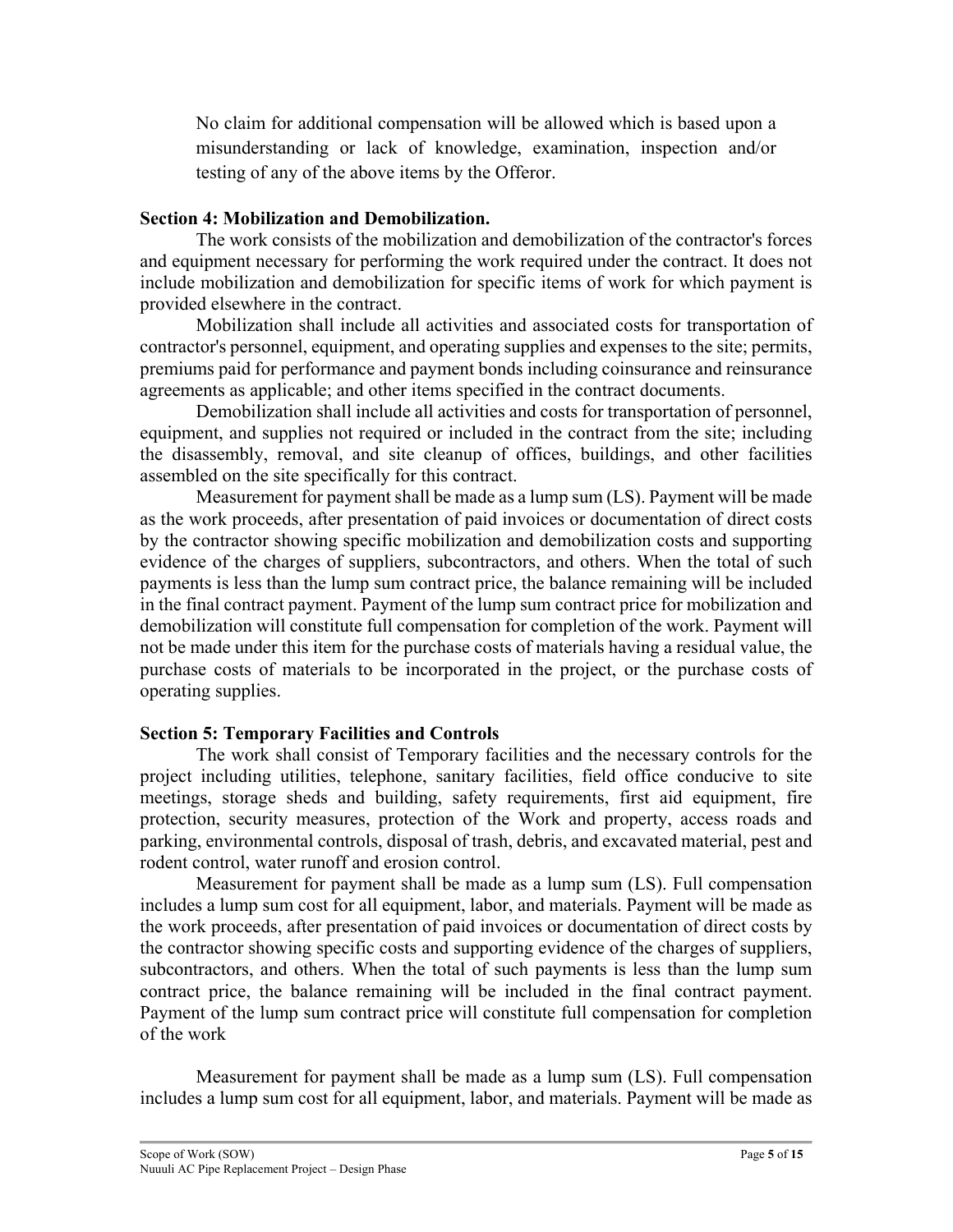the work proceeds, after presentation of paid invoices or documentation of direct costs by the contractor showing specific costs and supporting evidence of the charges of suppliers, subcontractors, and others. When the total of such payments is less than the lump sum contract price, the balance remaining will be included in the final contract payment. Payment of the lump sum contract price will constitute full compensation for completion of the work

### **Section 6: Survey**

This section shall cover the complete costs of providing all labor, equipment and materials required to complete all survey work needed for the design required under this SOW. It shall be the selected A&E firm's responsibility to have a Registered Surveyor and to coordinate and work with ASPA's Survey Department to make sure all survey output is in conformance to ASPA's survey standards, standard datum and coordinates and compatible with ASPA Survey's software. As mentioned above, ASPA Survey Department has completed approximately 90% of the land topographic survey of the project area.

- 1. **Potholing**. The selected A&E firm shall perform exploratory excavations as required to collect as-built information to verify the depth, location, alignment, size, and material of existing underground utilities or structures. Locate the existing utility, verify the required information, backfill the excavation, and restore the surfacing equal or better condition, suitable for traffic as required by DPS/DPW. The A&E firm shall waive ASPA from any liabilities resulting from inaccuracy and poor data gathering required under this section. Any damages to existing utilities during potholing is paid by the A&E firm.
- 2. **Existing Utilities**. Data needed for the design and analysis of the water distribution system shall not be limited to survey of all existing water Pipes (transmission, distribution & service lines) in the project site area, and knowledge of all Water Sources (Wells & Booster pumps), Water Storage (Tanks), Demand (all water meters, fire hydrants), appurtenances (valves, PRVS/PSV, etc.) connected to the waterline within the same water system as this project.
- 3. **Other utilities and structures**. The survey shall also include but not limited to all existing storm drains, bridge/stream crossings, sewer, existing asphalt/concrete pavement, sidewalk, curb & gutter, gravel driveway, fences, rock wall, plants/grass, trees, power/communication line and pole and all structures that may be affected during installation of water mains and service lines.
- **4. Database:** The survey shall also include raw data in Excel format containing survey descriptions such as but not limited to; UniqueID, X-coordinate, Y-coordinate, Zcoordinate, Description and Size , etc..
- **5. Basemap:** The survey shall also include basemap images (see sample raster image below) clear enough to identify existing water meters on the ground. It shall be properly projected to the same coordinates used in the development of the design. It must be submitted in CAD and GIS format.

Measurement for payment shall be made as a lump sum (LS). Full compensation includes a lump sum cost for all equipment, labor, and materials. Payment will be made as the work proceeds, after presentation of paid invoices or documentation of direct costs by the contractor showing specific costs and supporting evidence of the charges of suppliers,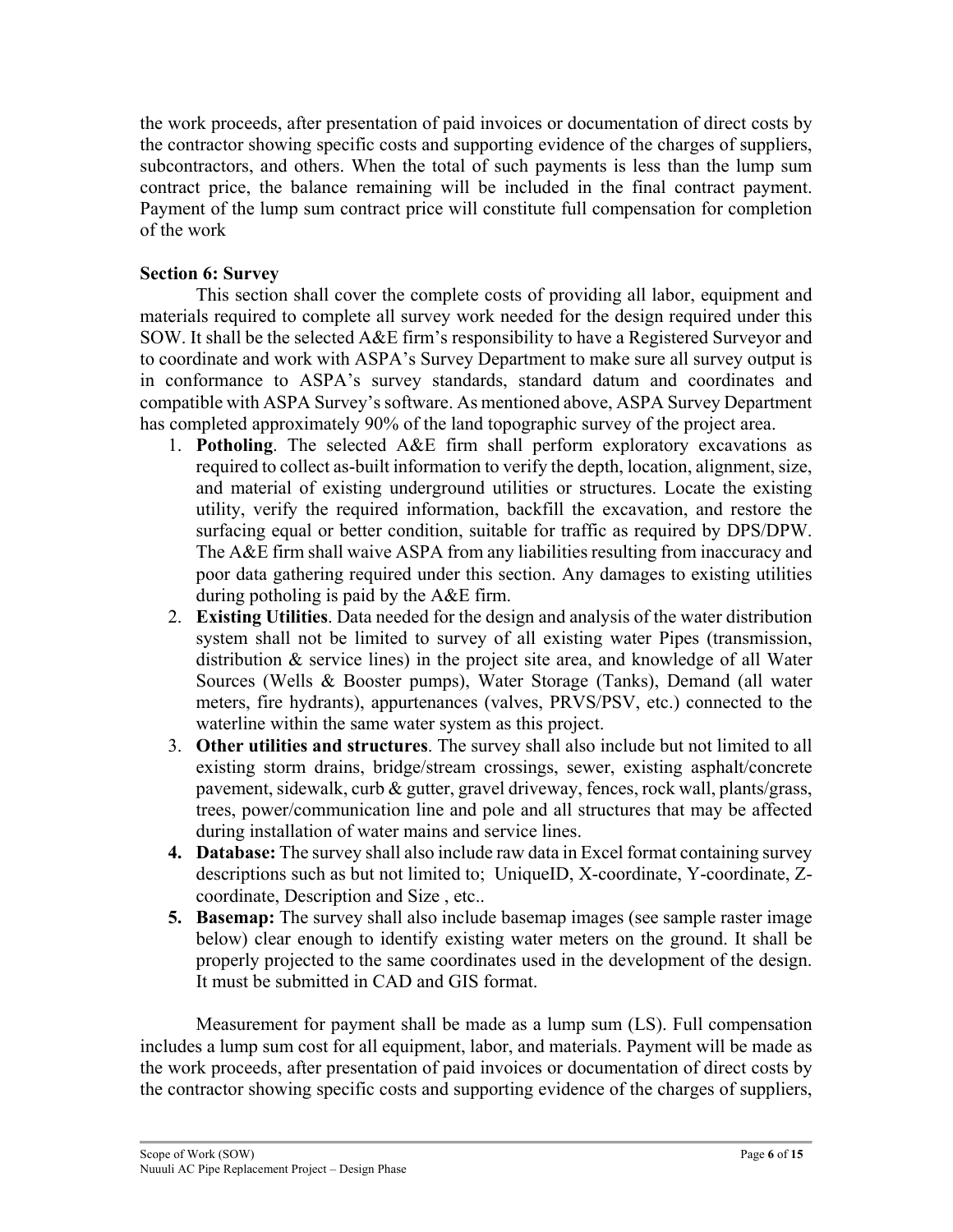subcontractors, and others. When the total of such payments is less than the lump sum contract price, the balance remaining will be included in the final contract payment. Payment of the lump sum contract price will constitute full compensation for completion of the work. Poor data gathering required under this section resulting in additional cost during the construction phase will be charged to the selected A&E firm.



*Sample Overlay Raster Image* 

## **Section 7: Hydraulic Analysis and System of Operation**

This section shall cover the complete costs of providing all labor, equipment, software and materials required under this SOW.

**A. Objective:** The Hydraulic Model required under this SOW aims to provide ASPA a relevant information needed in Planning, System Design, Operations and Water Quality (refer to table summary below).

| <b>Planning</b>         | <b>System Design</b> | <b>Operations</b> | <b>Water Quality</b> |
|-------------------------|----------------------|-------------------|----------------------|
| Capital Projects        | Fire Flows           | Training          | Tracing              |
| Mains<br>Rehabilitation | Control Valve        | Troubleshooting   | Water Age            |
| Conservation            | <b>Tank Sizing</b>   | <b>Water Loss</b> | Chlorine             |
| <b>Tank Siting</b>      | <b>Pump Stations</b> | Emergency         | Control              |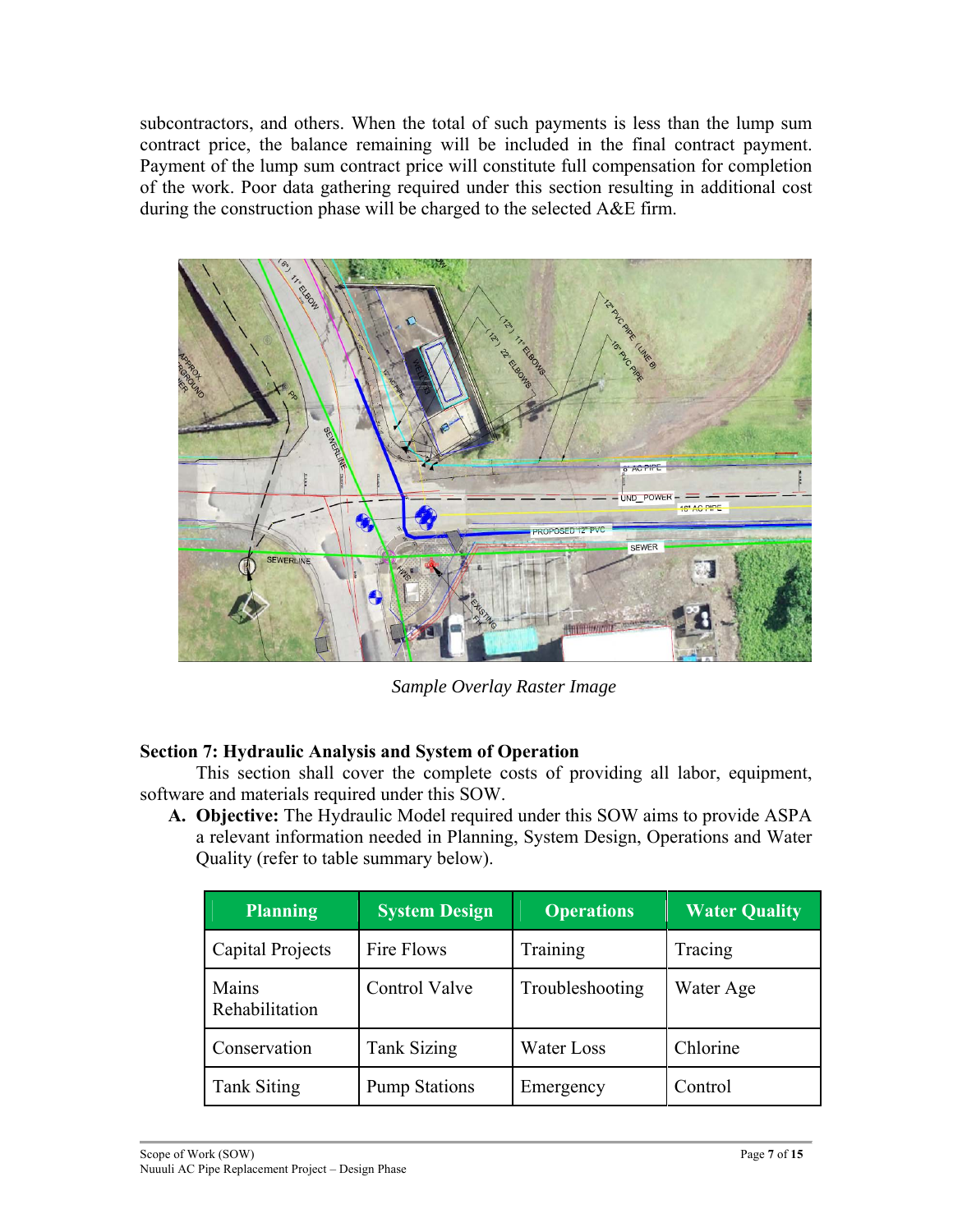|                           | Planning                     |            |
|---------------------------|------------------------------|------------|
| Design Flow /<br>Pressure | Supply/Storage<br>Management | Monitoring |
| Pressure Zones            | Calibration                  |            |
|                           | Flushing                     |            |
|                           | <b>Energy Use</b>            |            |

- **B. Software:** ASPA's only license modelling software is Infowater Pro hence it is ASPA's recommendation to utilize the same software to complete the requirement under this SOW. The selected A&E must have EOR with a minimum of 1 year experience using the Infowater software knowledgeable enough for the successful water model.
- **C. Code/Standard:** The model must conform to AWWA Manual of Water Supply Practices "M32" Computer Modeling of Water Distribution System. Water Model Report must discuss the following required data but not limited to; Introduction of the System Model, Described the process of Building and Preparing the Model, Hydraulic Tests and Measurement, Hydraulic Calibration, Steady-State Simulation, Extended Period Simulation, Water Quality Modeling, Storage Tank Mixing and Water Age, Model maintenance, Transient Analysis and Advance Modeling Applications such as Asset Management, Energy and Optimization.
- **D. Model Scenarios:** Several scenarios must be created for this project to simulate system performance with different system demands and operational settings.
	- ➢ SCENARIO #1: Existing System and Operation base on ADD
	- ➢ SCENARIO #2: Existing System and Operation base on MDD
	- ➢ SCENARIO #3: Existing System and Operation base on MDD plus Fire Flow Demand
	- ➢ SCENARIO #4: Proposed System and Operation base on ADD
	- ➢ SCENARIO #5: Proposed System and Operation base on MDD
	- ➢ SCENARIO #6: Proposed System and Operation base on MDD plus Fire Flow Demand
- **E. Water Demand:** This section includes a description of how the water demands were developed for use in evaluating the water system and includes a description for existing and future development. A description of how these demands were allocated in the computer model and to be used in planning the needed upgrade to the system. A proper allocation and accounting of consumer water system demands is crucial to the development of an accurate hydraulic model.
- **F. Fire Flow:** This section includes a description of how the fire flow demands were used in evaluating the water system and includes a description for existing and future development. All fire flow criteria must be based on this document and/or must conform to ASG fire department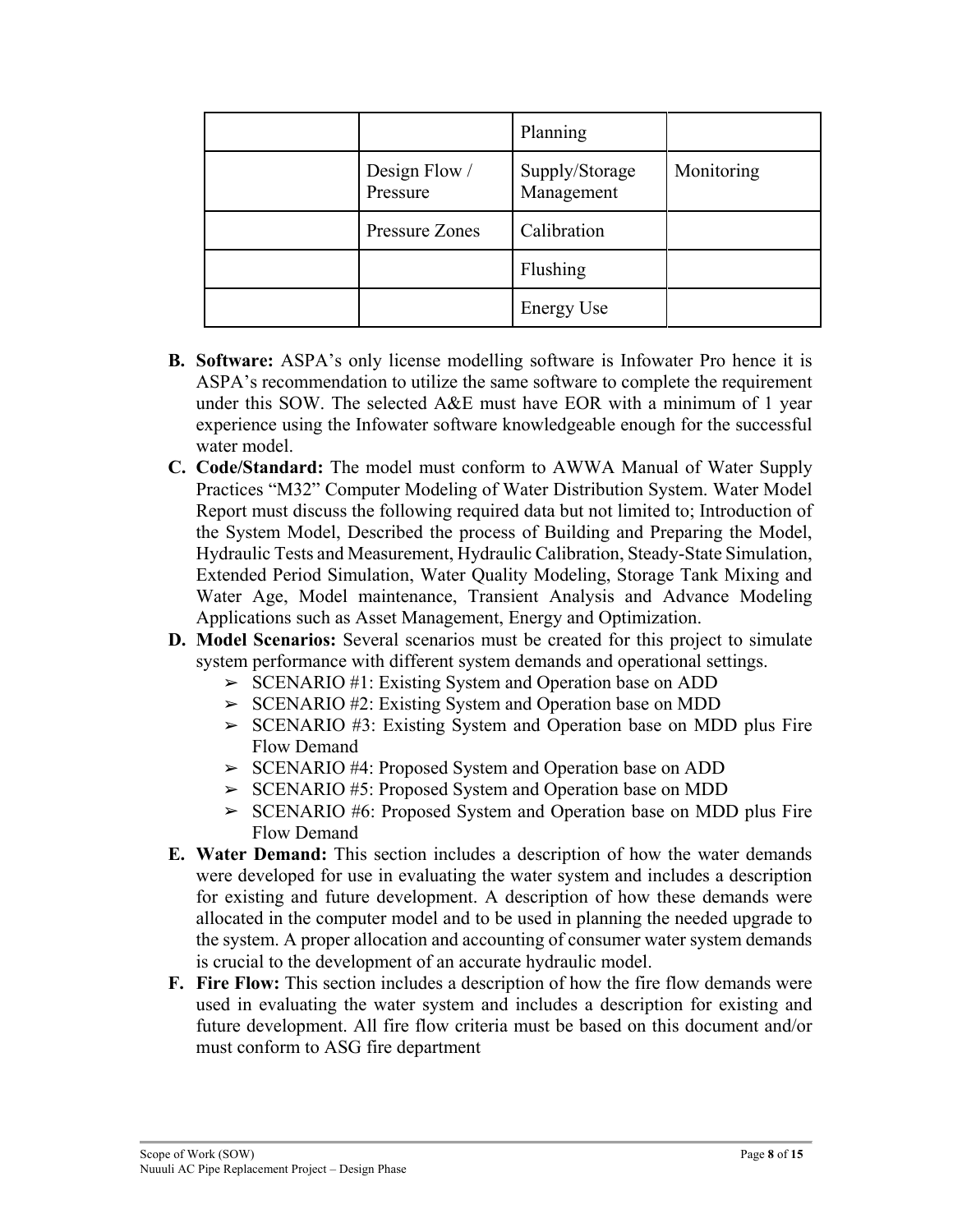| <b>Fire Flow Demand Criteria</b>                                  |                              |  |  |
|-------------------------------------------------------------------|------------------------------|--|--|
| Customer Class/Land use                                           | Required fire demand*        |  |  |
| 1 - Single family residential                                     | $1,000$ gpm, 1-hour duration |  |  |
| 2 - Multi-family residential                                      | 2,500 gpm, 2-hour duration   |  |  |
| 3 - Commercial/industrial/institutional                           | 3,500 gpm, 3-hour duration   |  |  |
| *required fire demand while maintaining 20 psi residual pressure. |                              |  |  |

# **G. Supply Criteria**

| <b>Supply Criteria</b> |                  |                                                                                                                   |                             |
|------------------------|------------------|-------------------------------------------------------------------------------------------------------------------|-----------------------------|
|                        | <b>Criterion</b> | Value/description                                                                                                 | Reference, if<br>applicable |
| Capacity               | Flow rate        | Equal to average of MDD                                                                                           | WSC, 2012                   |
| <b>Reliability</b>     | Power Supply     | At least two independent power<br>sources or a standby/auxiliary<br>source should be provided (e.g.<br>generator) | WSC, 2012                   |

**H. Piping Criteria:** Identify existing pipes that are inadequately sized, determine the appropriate size for future piping improvements and identify pipes that should be relocated or extended for reliability purposes.

| <b>Pipe Criteria</b> |                              |                                                                                                                                                          |                             |  |
|----------------------|------------------------------|----------------------------------------------------------------------------------------------------------------------------------------------------------|-----------------------------|--|
|                      | <b>Criterion</b>             | Value / description                                                                                                                                      | Reference,<br>if applicable |  |
| <b>Diameter</b>      | Required size (for<br>mains) | As calculated based on flow demand to<br>satisfy pressure, velocity, and head loss<br>requirements listed below. Should not<br>be smaller than 6 inches. | (WSC,<br>2012)              |  |
| <b>System</b>        | Maximum                      | $100$ psi                                                                                                                                                | (WSC.                       |  |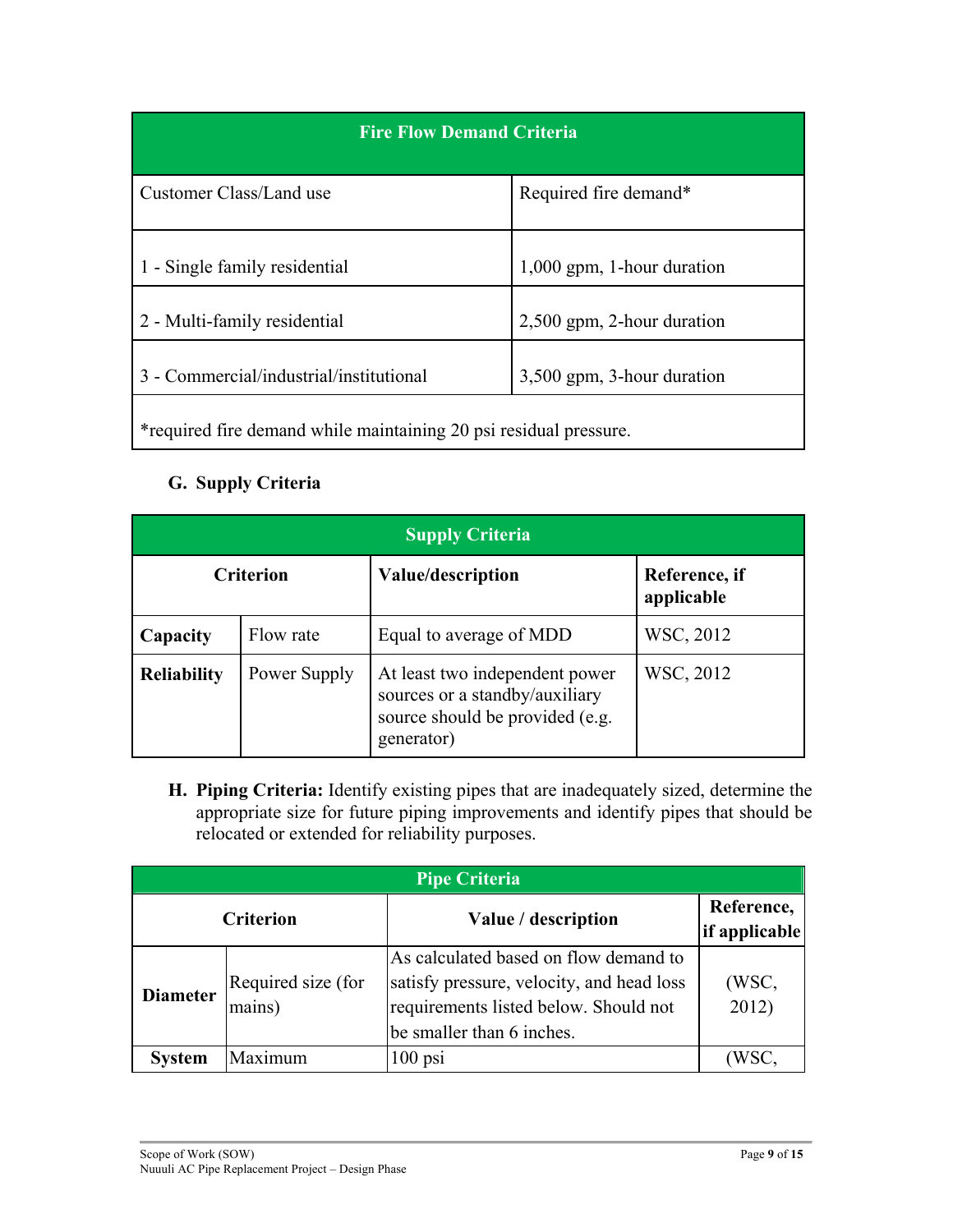| <b>Pressure</b>    | Minimum working<br>pressure                             | 35 psi                                                                                                                                                                                                                                                           | 2012)           |
|--------------------|---------------------------------------------------------|------------------------------------------------------------------------------------------------------------------------------------------------------------------------------------------------------------------------------------------------------------------|-----------------|
|                    | Minimum under any<br>demand condition<br>including fire | $20$ psi                                                                                                                                                                                                                                                         |                 |
|                    | Nominal working<br>pressure                             | $40$ to $80$ psi                                                                                                                                                                                                                                                 |                 |
| <b>Velocity</b>    | Maximum for MDD                                         | 5 fps                                                                                                                                                                                                                                                            |                 |
|                    | Maximum PHD or<br>fire flow                             | $10$ fps                                                                                                                                                                                                                                                         |                 |
| <b>Reliability</b> | Distribution system                                     | Dead ends should be minimized by                                                                                                                                                                                                                                 | (WSC,           |
|                    | pipe                                                    | looping                                                                                                                                                                                                                                                          | 2012)           |
| Location           | Transmission &<br>Distribution                          | Water mains should be installed in<br>public streets or other public access<br>ways wherever possible. Existing water<br>lines that are in easements and/or right-<br>of-ways in alleyways or behind<br>houses/buildings will be relocated<br>wherever feasible. | <b>ASPA ROW</b> |

**I. Pump Station Criteria:** Identify existing pumping stations that are inadequately sized, determine the appropriate size for future improvements base on the criteria below;

| <b>Pump Criteria</b> |                          |                                                                                                                                                       |                             |
|----------------------|--------------------------|-------------------------------------------------------------------------------------------------------------------------------------------------------|-----------------------------|
|                      | <b>Criterion</b>         | Value / description                                                                                                                                   | Reference,<br>if applicable |
| <b>Minimum</b>       | <b>Booster</b>           | Average of MDD                                                                                                                                        | (WSC,                       |
| capacity             | Closed-loop              | MDD plus fire flow demand                                                                                                                             | 2012)                       |
|                      | Redundancy               | Areas served by pumps should have a<br>minimum of two supply pumps                                                                                    |                             |
| <b>Reliability</b>   | Redundant pump<br>sizing | Pumps should be sized to meet the<br>minimum capacity requirement with the<br>largest pump out of service (redundant<br>fire pumps are not necessary) | (WSC,<br>2012)              |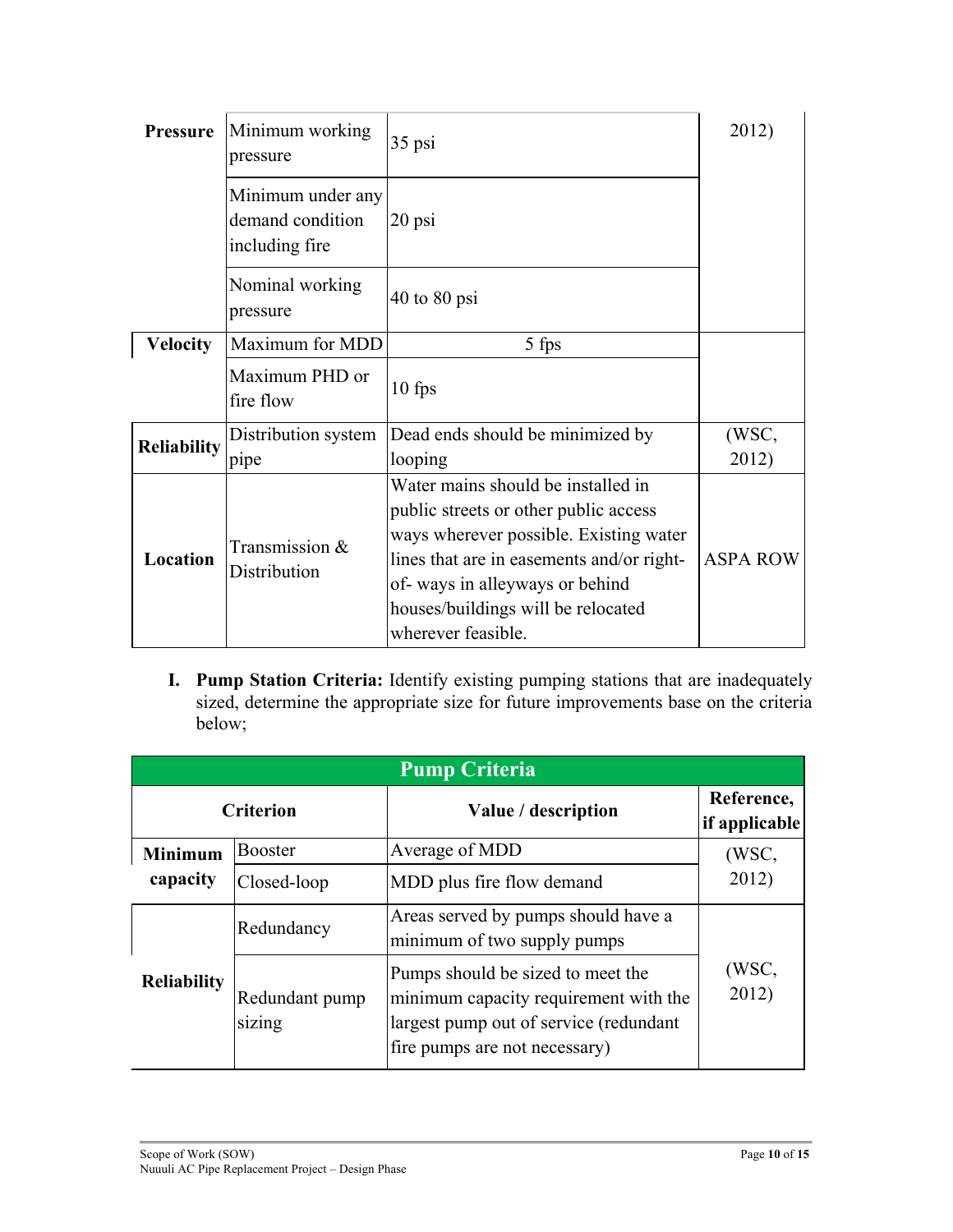|                   | Power supply                | At least two independent power sources<br>or a standby/auxiliary source (e.g.,<br>generator)<br>should be provided                                                                                                                                 |             |
|-------------------|-----------------------------|----------------------------------------------------------------------------------------------------------------------------------------------------------------------------------------------------------------------------------------------------|-------------|
|                   | Suction tanks               | Wherever possible, booster pumps shall<br>take suction from tanks and reservoirs to<br>avoid the potential for negative<br>pressures on the suction line which can<br>result when the pump suction is directly<br>connected to a distribution main |             |
| <b>Operations</b> | Minimum suction<br>pressure | Pumps that take suction from<br>distribution mains for the purpose of<br>serving areas of higher elevation shall<br>be provided with a low-pressure cutoff<br>switch on the suction side set at no less<br>than 20 psi                             | <b>ASPA</b> |
|                   | Control settings            | Adequate range shall be provided<br>between high-/low-pressure or tank<br>level settings to prevent excessive<br>cycling of the pump                                                                                                               |             |

**J. Storage Criteria:** Identify existing water storage that are inadequately sized, determine the appropriate size for future improvements base on the criteria below;

| <b>Storage Criteria</b> |                  |                     |                             |
|-------------------------|------------------|---------------------|-----------------------------|
|                         | <b>Criterion</b> | Value / description | Reference,<br>if applicable |
|                         | Fire             | Highest fire demand |                             |
| Capacity                | Emergency        | 1.5 days x ADD      | ASEPA                       |

Measurement for payment shall be made as a lump sum (LS). Full compensation includes a lump sum cost for all equipment, software (as applicable), labor and materials. Payment will be made as the work proceeds, after presentation of paid invoices or documentation of direct costs by the contractor showing specific costs and supporting evidence of the charges of suppliers, subcontractors, and others. When the total of such payments is less than the lump sum contract price, the balance remaining will be included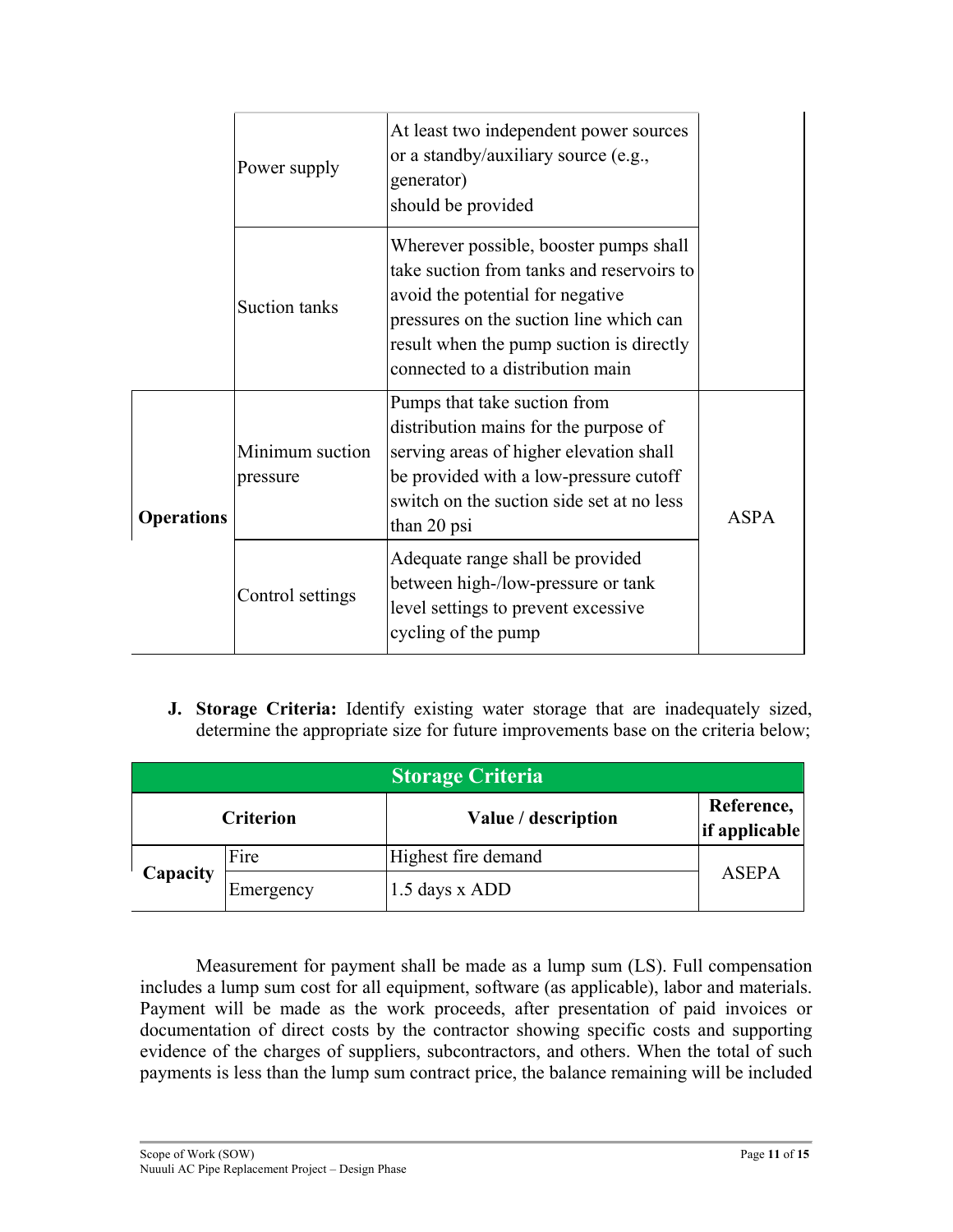in the final contract payment. Payment of the lump sum contract price will constitute full compensation for completion of the work

### **Section 8: Design, Plans & Specs and other requirements**

This section shall cover the complete costs of providing all labor, equipment and materials required under this SOW. It shall be the selected A&E firm's responsibility to have a Registered Civil Engineer for civil design, Structural Engineer for structural design and/or as required.

- **A. Restoration and Repair:** The design shall include all necessary restoration and/or repair for existing paved roads, utilities, driveways, curbs, sidewalks, walls, fences and other infrastructure that may need to be removed and/or replaced to install the facilities designed and to be constructed under this RFP. Lawns, gardens and other items that may pose an obstruction will be included in restoration.
- **B. Erosion Control and Drainage:** Erosion control and drainage measures and facilities shall be included in the design including drainage structures, retaining walls, pipe dams, stream bed protection and other elements that will ensure erosion control and drainage is accomplished according to best management practices applied for similar projects or infrastructure.
- **C. Traffic Control Plan:** A traffic control plan shall be prepared in accordance with American Samoa Department of Public Safety requirements and guidelines similar or equal to those issued by the U.S. Federal Highway Administration. The plan will minimize disruptions to traffic and identify the most suitable detours with identification of land ownership.
- **D. Schedule:** The schedule shall include all tasks required to design, construct and commission the facilities. Tasks shall include but not necessarily be limited to acquisition of funding, rights-of-way and permits, procurement, design reviews and testing. The schedule shall be presented in both Gantt and PERT Chart formats. Design tasks, as provided by the Offeror in their proposal, shall be appropriately highlighted in the schedule presentation.
- **E. Construction Plans:** Detailed engineering/architectural drawings for construction will be prepared for all facilities designed under this RFP. All drawings shall be prepared in accordance with Standard US Industry Practices for civil, structural, electrical, mechanical, highway, and environmental engineering design. The drawings shall include but not necessarily be limited to plan and profile sheets, site layouts, engineering data, material takeoff lists, geotechnical profile logs, hydraulic and energy profiles, hydraulic model, schematics, process diagrams and descriptions, standard details, and electrical schematics and one-line diagrams.
- **F. Specifications:** Technical Specifications shall be prepared for all items to be constructed and/or or included in the Invitation for Bid for Construction Contract for the facilities designed under this RFP. The specifications shall be prepared according to the most recent Construction Standards Institute (CSI) format. In addition, any special conditions that must be addressed or followed in order to construct the facilities will be outlined in a separate draft contract document entitled "Special Conditions"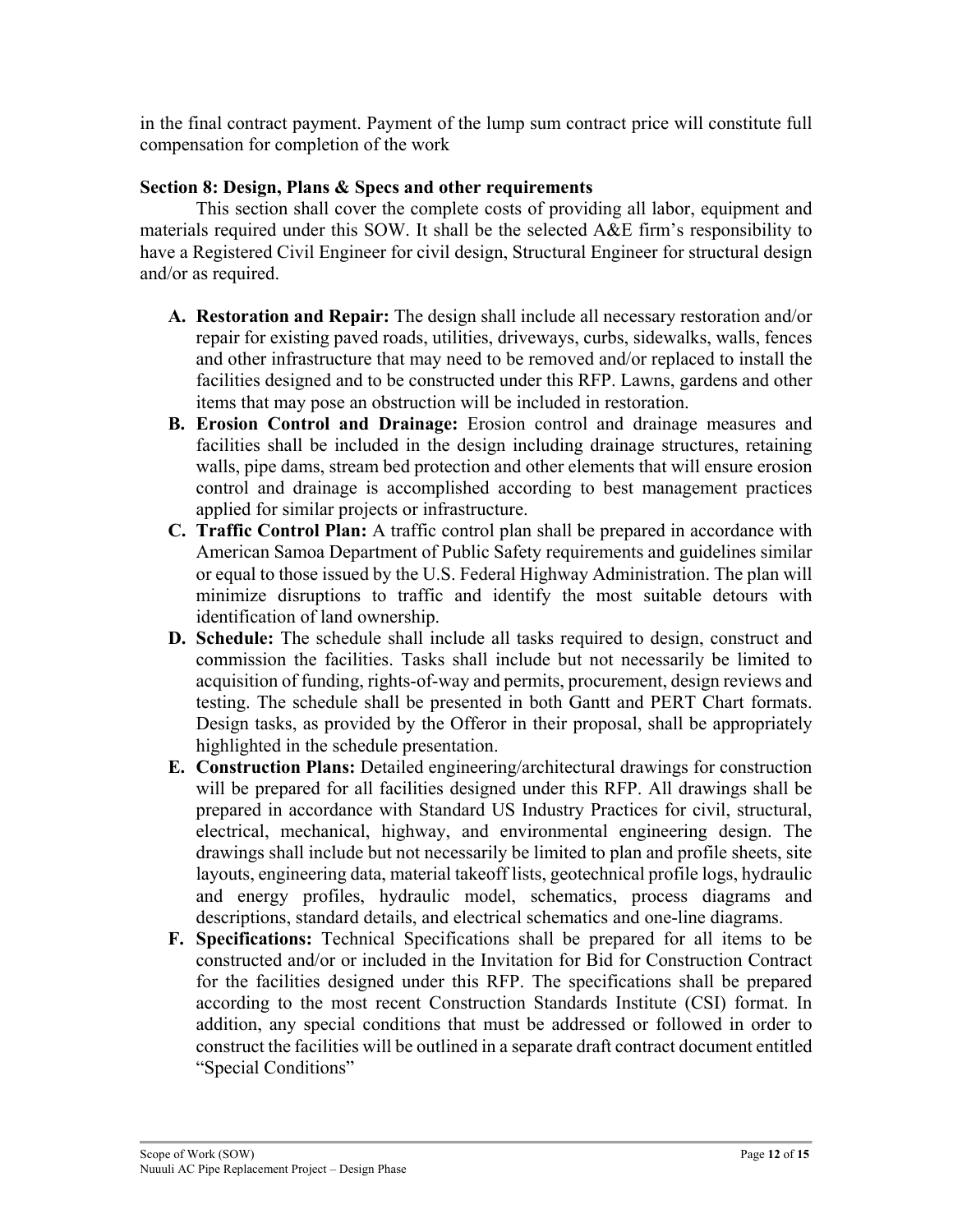**G. Construction Plans Submittal Schedule:** A&E Firm shall incorporate a construction plan submittal schedule similar to this one on their bid proposal. Preliminary 30% Construction Plans submitted no later than **40** calendar days after project Notice To Proceed (NTP) and submittal shall include the substantial completion of the Hydraulic Analysis. ASPA Review completed no later than **25** calendar days after submission of Preliminary Construction Plans.

60% Construction Plans submitted no later than **35** calendar days after ASPA's first plan review is completed and returned to Design Contractor and after the completion of the Hydraulic Analysis.

ASPA Review completed no later than **25** calendar days after submission of 60% Construction Plans.

Work on Construction Plan Documents shall continue during the review and once Construction Plan review comments are received they shall be addressed and incorporated in the Construction Documents.

100% Draft Construction Plans and written responses to the ASPA Review Comments submitted no later than **35** calendar days after submission of ASPA's second review to A&E Firm.

ASPA Review completed no later than **20** calendar days after receipt of 100% Draft Construction Plans.

Complete Stamped and Signed Design Construction Plan Documents and written responses to the ASPA 100% Draft Construction Plan review comments submitted no later than **20** calendar days after receipt of ASPA 100% Draft Design Construction Plan review comments.

- **H. Construction Bid Form/Schedule:** Once the Construction Plan is substantially completed, a draft Construction Bid Form/Schedule shall be prepared that includes all pertinent items included in the construction plans and specifications. The Construction Bid Form/Schedule shall be prepared for a unit cost, firm fixed-price contract and allow ASPA to utilize it as the basis for a construction contract for the facilities designed under this RFP.
- **I. Engineer's Cost Estimates:** Once the Construction Plan is substantially completed, a detailed engineer's cost estimates shall be prepared in accordance with the items included in the draft construction bid form/schedule that conforms to applicable industry standards such as RS Means Estimating Manuals and Guidelines. Appropriate indexes that account for inflation and other factors that are pertinent to American Samoa including special logistical constraints are to be included. A&E firm shall also provide a Material List of all materials required to complete construction to allow ASPA to utilize it for a Request for Quotes (RFQ).
- **J. Value Engineering:** In accordance with USEPA Federal Funding requirements, a Value Engineering Analysis (VEA) will be completed for the facilities to be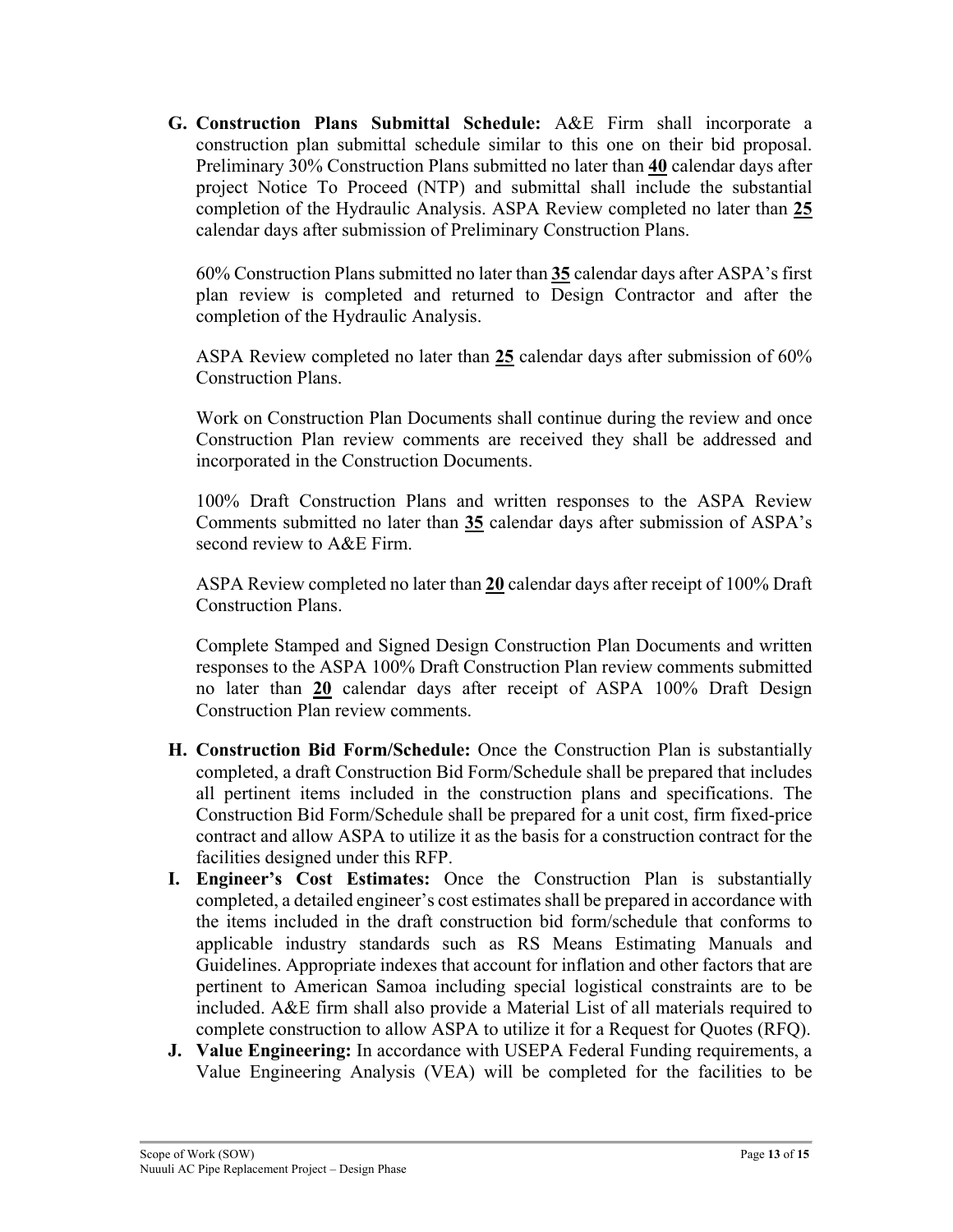designed and upgraded. The VEA will strive to ensure the design results in maximum cost efficiency for operation and maintenance of the facilities.

K. **Design Calculations:** Provide structural analysis and design calculations for all and every structures necessary to complete the requirement of this SOW such as but not limited to; concrete encasement, reinforce concrete jacket, pavement design, thrust block, pipe support/hangers, box culvert, concrete vault, gratings, pipe bedding, pipe buoyancy protection and as needed and requested by ASPA.

Measurement for payment shall be made as a lump sum (LS). Full compensation includes a lump sum cost for all equipment, labor and materials. Payment will be made as the work proceeds, after presentation of paid invoices or documentation of direct costs by the contractor showing specific costs and supporting evidence of the charges of suppliers, subcontractors, and others. When the total of such payments is less than the lump sum contract price, the balance remaining will be included in the final contract payment. Payment of the lump sum contract price will constitute full compensation for completion of the work.

### **Section 9: Project Management Support**

This section shall cover the complete costs of providing all labor, equipment and materials required under this scope of work;

- A. **Bidding and Negotiation (ASPA Procurement Rules limit these activities):**  Assist with the Materials Request for Quotes (RFQ) preparation for the construction phase. Review the construction Request for Proposals (RFP) bid provided by ASPA. Attend construction pre-bid meetings, bid clarification meetings (as necessary) and pre-award meetings.
- **B. Construction Administration:** Provide construction administration services including, but not limited to review and respond to Request for Information (RFI's), bulletins, change orders, submittal and shop drawing review, punch lists, etc. Provide additional design drawings as needed. Perform job site visits at regular intervals, but no less than twice a month, to evaluate adherence to project plans and specifications. Assist in resolving field problems and disputes in the most economical and expeditious manner possible. Review as-built drawings from the General Contractor once 50% of construction is complete. Review and approve of the final as-built drawing information from the General Contractor at the end of the project verifying accuracy.

Measurement for payment shall be made as a lump sum (LS). Full compensation includes a lump sum cost for all equipment, labor and materials. Payment will be made as the work proceeds, after presentation of paid invoices or documentation of direct costs by the contractor showing specific costs and supporting evidence of the charges of suppliers, subcontractors, and others. When the total of such payments is less than the lump sum contract price, the balance remaining will be included in the final contract payment. Payment of the lump sum contract price will constitute full compensation for completion of the work